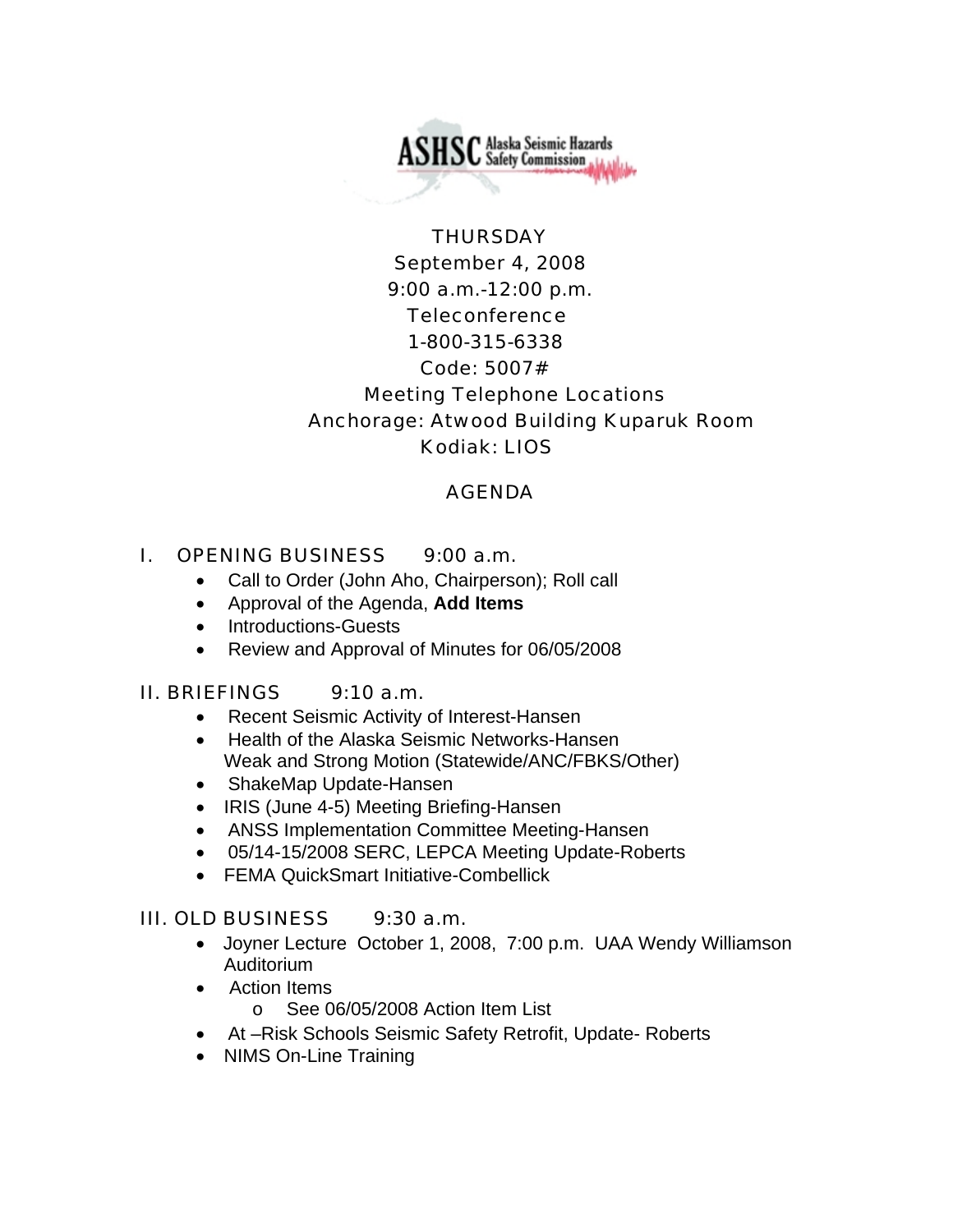

### IV. MEETINGS OF INTEREST 9:40 a.m.

- SERC, LEPCA Meeting-Fairbanks, September 17-18, 2008
- EERI Scenario Workshop, San Francisco, September 17-18, 2008
- Joyner Lecture, Anchorage, October 1, 2008
- ASHSC Face –to-Face October 1-2, 2008 Anchorage
- Alaska Council of School Administrators Anchorage, AK October 2008
- Alaska Assoc. of Secondary Schools Anchorage, AK October 2008
- Annual GSA Meeting Houston, TX October 5-8, 2008
- 14<sup>th</sup> World Conference on Earthquake Engineering Beijing October 12-17, 2008
- WSSPC, Salt Lake City, UT, February 2009
- EERI Annual Meeting Salt Lake City, UT February 11-14, 2009
- SW Alaska Municipal Conference-January 2009
- 2014 National Earthquake Engineering Conference-Anchorage

# V. CRITICAL DEADLINES 10:00 a.m.

- FY09 Budget to Legislature Current
- FY09 Draft Report December, 2008
- FY09 Final Report to Legislature January, 2009

### VI. NEW BUSINESS 10:10 a.m.

- WSSPC Awards in Excellence-Aho, Combellick
- October 1-2 Meeting and Location
- Potential March Meeting in Kodiak-Roberts, Aho
- Future Briefings
	- o Anchorage Port Expansion
	- o Emergency Operations Center Tour
	- o DHS&EM Tour
	- o Other Suggestions

### VII. REPORTS 10:15 a.m.

- Chairperson
	- Local Government Commission Member
	- Quarterly Ethics Report
	- School Commissioner Letter
	- California Field Act
	- Joyner Lecture Update